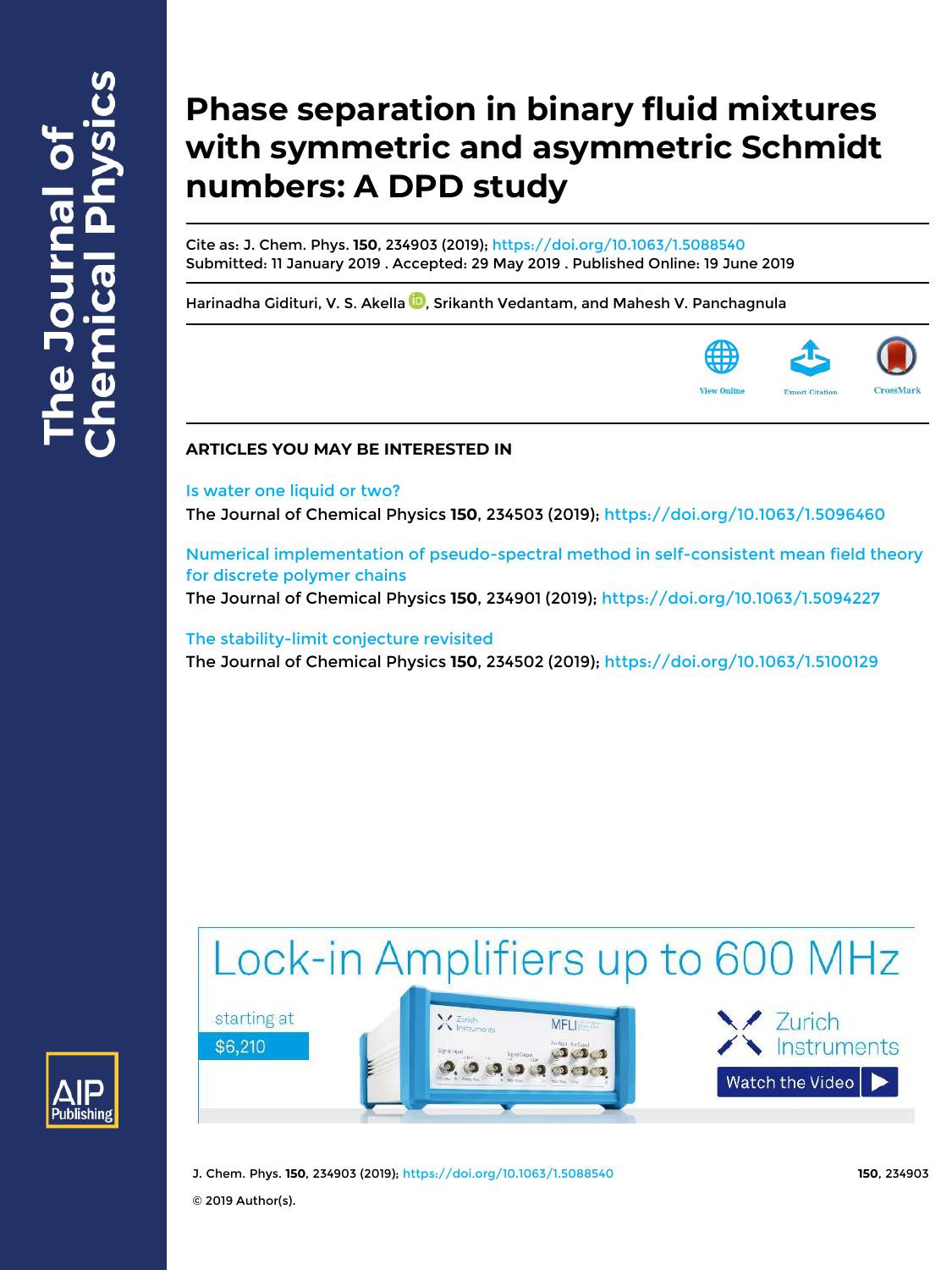# Phase separation in binary fluid mixtures with symmetric and asymmetric Schmidt numbers: A DPD study

Cite as: J. Chem. Phys. **150**, 234903 (2019); doi: 10.1063/1.5088540 Submitted: 11 January 2019 • Accepted: 29 May 2019 • Published Online: 19 June 2019

Harinadha Gidituri, $^1$  V. S. Akella, $^{1a)}$   $\blacksquare$  Srikanth Vedantam, $^2$  and Mahesh V. Panchagnula $^1$ 

#### AFFILIATIONS

**<sup>1</sup>** Department of Applied Mechanics, Indian Institute of Technology Madras, Chennai 600 036, India **<sup>2</sup>**Department of Engineering Design, Indian Institute of Technology Madras, Chennai 600 036, India

**a)**Electronic mail: sathishakella@gmail.com

#### ABSTRACT

We investigate the effect of the Schmidt number (Sc) on phase separation dynamics of two immiscible fluids in a two-dimensional periodic box using dissipative particle dynamics. The range of Sc investigated spans liquid-liquid separation processes. Phase separation is characterized by a domain size  $r(t)$ , which typically follows a power law  $t^\beta$  in time  $t$ , where  $\beta$  is a characteristic exponent corresponding to the coarsening mechanism at play. The phase separation dynamics is studied for strongly (deep quench) separating mixtures. We consider cases of critical ( $\phi$  ~ 0.5) and off-critical ( $\phi$  < 0.5) mixtures of fluids A and B for both Sc<sub>A</sub> = Sc<sub>B</sub> and Sc<sub>A</sub> ≠ Sc<sub>B</sub>. In all cases, the growth dynamics slow down with the increasing Schmidt number of either fluid. We observe the power law exponent  $\beta = 0.5$  for symmetric ( $Sc_A = Sc_B$ ) critical mixtures and  $\beta$  = 0.33 for all other cases. However, for off-critical mixtures, the exponent is 0.33 irrespective of the Schmidt number ratio of the two fluids. We explain these results from an analysis of the competition between diffusive effects vis-á-vis dynamical forces.

Published under license by AIP Publishing. https://doi.org/10.1063/1.5088540

#### I. INTRODUCTION

Phase separation processes are relevant to many physicochemical systems such as alloys, $1,2$  polymers,  $3,4$  and liquid crystals.<sup>5</sup> Understanding the microscopic effects in such systems is essential to designing new generation materials. The phase separation process of a binary fluid mixture, when quenched to below the mixture's critical point, is usually characterized by the domain size  $r(t)$ . It is widely known that  $r(t) \sim t^{\beta}$ , where t is time. The value of the exponent  $\beta$ is an important parameter that characterizes the dynamical process and is dimensionality dependent. For 3D low volume fraction binary mixtures ( $\phi$  < 0.1), the domains coarsen via droplet coalescence<sup>9</sup> with a predicted exponent of  $\beta = 1/3$  in early stages. At later stages, the evaporation-condensation mechanism causes domain coarsening with  $\beta = 1/3$ . On the other hand, for 3D critical binary mixtures (*𝜙* ∼ 0.5), the phase separation begins via interface diffusion (predicted  $\beta = 1/3$ ) with bicontinuous structures which are the characteristic of spinodal decomposition.<sup>9</sup> At later times, hydrodynamic flow causes the breakup of these interconnected structures, tubular structures, leading to rapid coarsening with  $\beta = 1$ .

By contrast, for two-dimensional (2D) off-critical binary mixtures, the coarsening proceeds via droplet coalescence followed by evaporation-condensation with the corresponding exponents  $\beta$  = 1/2 and  $\beta$  = 1/3. Note that the growth law scaling for the evaporation-condensation mechanism is independent of dimensionality, i.e.,  $\beta = 1/3$ . In critical mixtures, the phase separation occurs via spinodal decomposition with bicontinuous structures (predicted  $\beta = 1/2$ ) followed by droplet coalescence with  $\beta = 1/2$ . It is important to note that the same coarsening mechanisms are operative both in 3D and 2D but with different scaling laws. These predictions were verified both in simulations $10^{-13}$  and experiments.<sup>1</sup>

Many simulation methods have been employed for simulating the phase separation process. These methods range from Molecular Dynamics (MD) at the microscale; Lattice Boltzmann Method (LBM), Lattice Gas Automata (LGA), and Dissipative Particle Dynamics (DPD) at the mesoscale; and Navier-Stokes (NS) equations at the continuum scale. Dissipative Particle Dynamics (DPD) is a coarse-grained method which has some computational advantages over the other mesoscale and microscale methods in modeling the hydrodynamics of complex fluids. In a DPD simulation,



View Online

**Export Citation**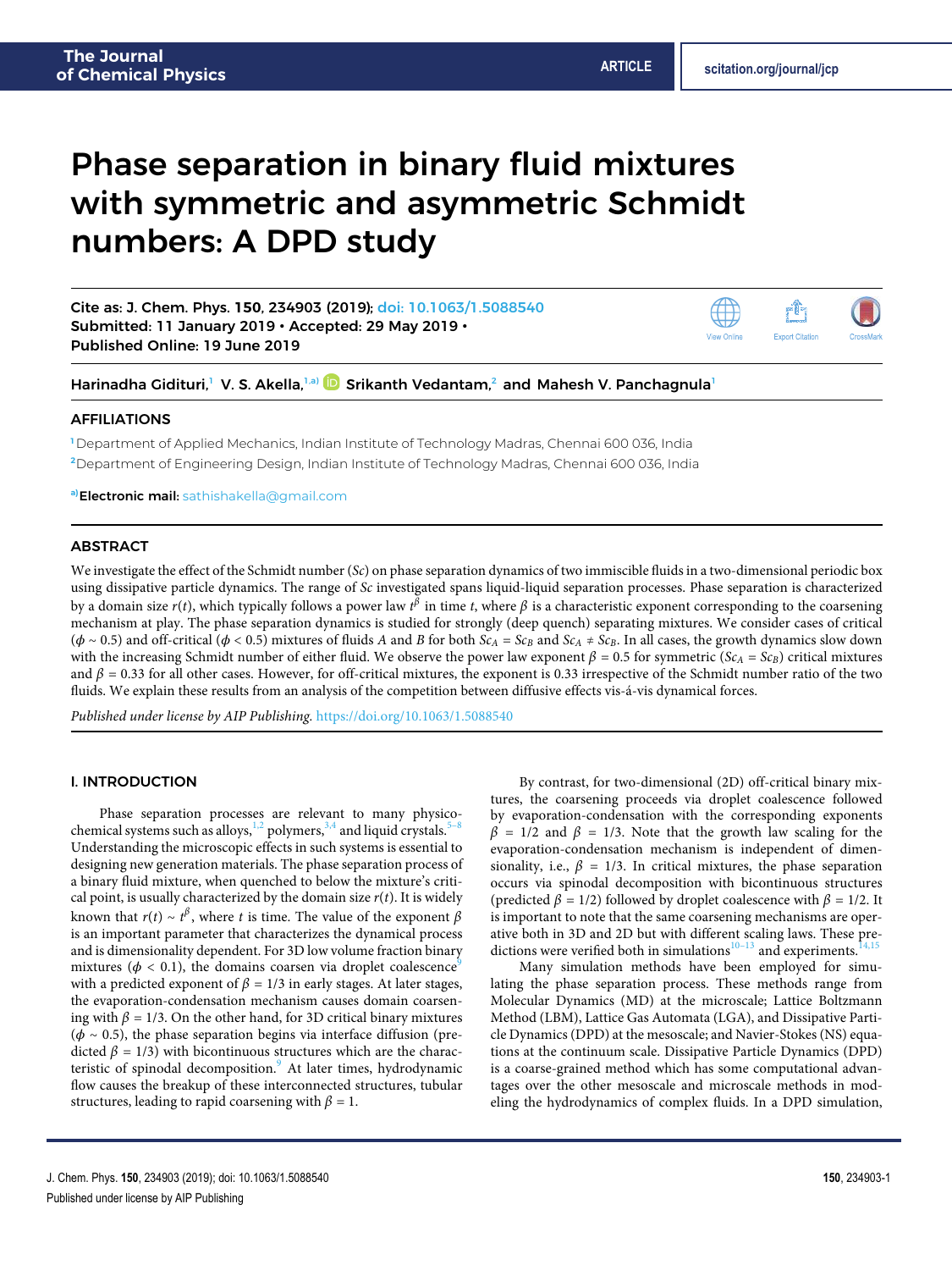each DPD particle is a model for a collection of several fluid molecules. This method was first introduced by Hoogerbrugge and Koelman,<sup>16</sup> which was later developed through the extensive investigations on the applicability to different physical problems.  $^{17,18}$  Due to the soft-repulsive nature of the interparticle potential, larger time and length scales are accessible with DPD when compared with Molecular Dynamics (MD). There are two reasons why one should be concerned about the dynamic properties of fluids, such as viscosity and diffusivity, while modeling the binary phase separation process using the DPD method. First, the phase separation dynamics strongly depends on viscosity and diffusivity of the fluids.<sup>19,20</sup> For example, the mechanism for phase separation can either be diffusion dominated or advection dominated or both depending on the dynamical properties of the individual fluids. Second, the momentum transport is slow due to the soft-core repulsive potential of the DPD method which is in the same order of the diffusive transport.

A dimensionless number which quantifies the relative transport of momentum and mass diffusion is the Schmidt number (Sc) which is defined as the ratio of viscosity to diffusivity ( $Sc = \frac{v}{D}$ ). Typical values of the Schmidt number in a standard DPD fluid are of  $\mathcal{O}(1)$ , which is not typical of liquids. The competing effects in a typical liquid-liquid phase separation process are dictated by interface forces which are responsible for dynamical and diffusive effects. In other words,  $Sc \sim \mathcal{O}(1)$ , which corresponds to a gaseous phase where hydrodynamic behavior is suppressed. However, for most soft matter systems with liquid as a medium, the corresponding Sc numbers are much higher [Sc ~  $\mathcal{O}(10^3)$ ]. Therefore, it is necessary to increase the Schmidt number to model the hydrodynamic behavior of the liquids accurately. The dynamic properties of DPD fluids, such as viscosity  $(v)$  and diffusivity  $(D)$ , can be tuned to increase Sc, which plays an important role in determining the underlying mechanism of the phase separation process. $21-23$  To the best of our knowledge, there are only a few studies on the effect of viscosity asymmetry on the phase separation of binary fluid mixtures in the reported literature.<sup>19,20,24,25</sup> In addition, it is quite often the case in binary phase separation that the dynamic properties, such as viscosity and diffusivity, of each of the individual fluids will be very much different. $26-28$  Apart from that it is advantageous to study any physical phenomenon in terms of nondimensional numbers to scale up a process from a small scale to large scale. Toward this end, we investigate the effect of symmetrical and asymmetrical dynamical properties, such as viscosity  $(v)$  and diffusivity  $(D)$ , of individual fluids A and B on the binary phase separation process in terms of their ratio, the Schmidt number.

The organization of the paper is as follows. In Sec. II, a brief overview of the finite-sized DPD method, the simulation parameters, the calculation of dynamic properties of the DPD fluid, the Schmidt number (Sc), and the domain size are presented. In Sec. III, we compare the results of phase separation behavior for different combinations of Schmidt numbers Sc for the investigation of fluids A and B by computing the temporal evolution of domain size. Finally, we present the conclusions of the study in Sec. IV.

#### II. COMPUTATIONAL METHODOLOGY: FDPD

In this section, we briefly outline the Finite Sized Dissipative Particle Dynamics (FDPD) method originally proposed by Pan et  $al^{29}$  In this formulation, each FDPD particle is considered to be a coarse-grained model consisting of several fluid molecules. Initially, the simulation domain is seeded with N such FDPD particles with an average number density  $\rho$  per unit volume. Each FDPD particle is chosen to have a mass  $m_i$  ( $i = 1, ..., N$ ), each of radius  $R_i$ and corresponding mass moment of inertia  $I_i$ . These particles satisfy the laws of conservation of both linear and angular momenta. These conservation equations are

$$
m_i \frac{d\mathbf{v}_i}{dt} = \mathbf{f}_i, \tag{1a}
$$

$$
I_i \frac{d\omega_i}{dt} = -\sum_{j \neq i} \lambda_{ij} \mathbf{r}_{ij} \times \mathbf{f}_{ij},
$$
 (1b)

where  $\mathbf{v}_i$  and  $\mathbf{f}_i = \sum_{j \neq i} \mathbf{f}_{ij}$  are velocity and force, respectively, on the ith particle.  $f_{ij}$  is the effective force exerted on the *i*th particle by a neighboring jth particle at a distance  $\mathbf{r}_{ij} = \mathbf{r}_i - \mathbf{r}_j$ , and  $\boldsymbol{\omega}_i$  is the angular velocity. The torque exerted by each particle is weighted by  $\lambda_{ij} = R_i/(R_i + R_j)$ , where  $R_i$  and  $R_j$  are particle radii of *i*th and *j*th particles, respectively. The position, linear, and angular velocities of each FDPD particle are resolved componentwise by the forces and moments exerted by the neighboring particles within a certain cutoff distance  $r_c$ . The pairwise force  $f_{ij}$  is a sum of four forces each of different nature, viz., (i) a central conservative  $(\mathbf{f}_{ij}^C),$  (ii) a translational dissipative  $(\mathbf{f}^T_{ij})$ , (iii) a rotational dissipative  $(\mathbf{f}^R_{ij})$ , and (iv) a stochastic or random ( $\mathbf{f}_{ij}^S$ ). Mathematically,

$$
\mathbf{f}_{ij} = \mathbf{f}_{ij}^C + \mathbf{f}_{ij}^T + \mathbf{f}_{ij}^R + \mathbf{f}_{ij}^S.
$$
 (2)

The central conservative force is always repulsive and acts along a line connecting centers of particles  $i$  and  $j$  and is given by

$$
\mathbf{f}_{ij}^C = \alpha_{ij} \Gamma(r_{ij}) \hat{\mathbf{e}}_{ij}, \qquad (3)
$$

where  $\alpha_{ij}$  is the repulsion interaction coefficient,  $r_{ij} = |\mathbf{r}_{ij}|$ , and  $\hat{\mathbf{e}}_{ij} = \mathbf{r}_{ij}/r_{ij}$  is a unit vector. A linear weight function  $\Gamma(r_{ij})$  is chosen such that the conservative force is purely repulsive and vanishes linearly at a limiting value  $r_{ij} = r_c$ . The conservative weight function, Γ( $r_{ij}$ ), is given by

$$
\Gamma(r_{ij}) = \begin{cases} 1 - \frac{r_{ij}}{r_c}, & \text{if } r_{ij} \leq r_c, \\ 0, & \text{if } r_{ij} > r_c. \end{cases}
$$
 (4)

The translational dissipative force will have both central and noncentral components, which are given by

$$
\mathbf{f}_{ij}^T = -\gamma_{ij} ||w^D(r_{ij}) (\mathbf{v}_{ij} \cdot \mathbf{\hat{e}}_{ij}) \mathbf{\hat{e}}_{ij} - \gamma_{ij}^{\perp} w^D(r_{ij}) [\mathbf{v}_{ij} - (\mathbf{v}_{ij} \cdot \mathbf{\hat{e}}_{ij}) \mathbf{\hat{e}}_{ij}], \quad (5)
$$

respectively. Here,  ${\gamma_{ij}}^{||}$  and  ${\gamma_{ij}}^{\bot}$  are the central and shear components of dissipation coefficients. The relative velocity  $\mathbf{v}_{ij} = \mathbf{v}_i - \mathbf{v}_j$  between the particles in both directions is reduced by the translational frictional force. Similarly, the rotational dissipative force is assumed to be of the form

$$
\mathbf{f}_{ij}^{R} = -\gamma_{ij}^{\perp} w^{D} (r_{ij}) [\mathbf{r}_{ij} \times (\lambda_{ij} \boldsymbol{\omega}_{i} + \lambda_{ji} \boldsymbol{\omega}_{j})]. \qquad (6)
$$

A stochastic Brownian force, which accounts for the lost degrees of freedom due to the coarse graining, is given by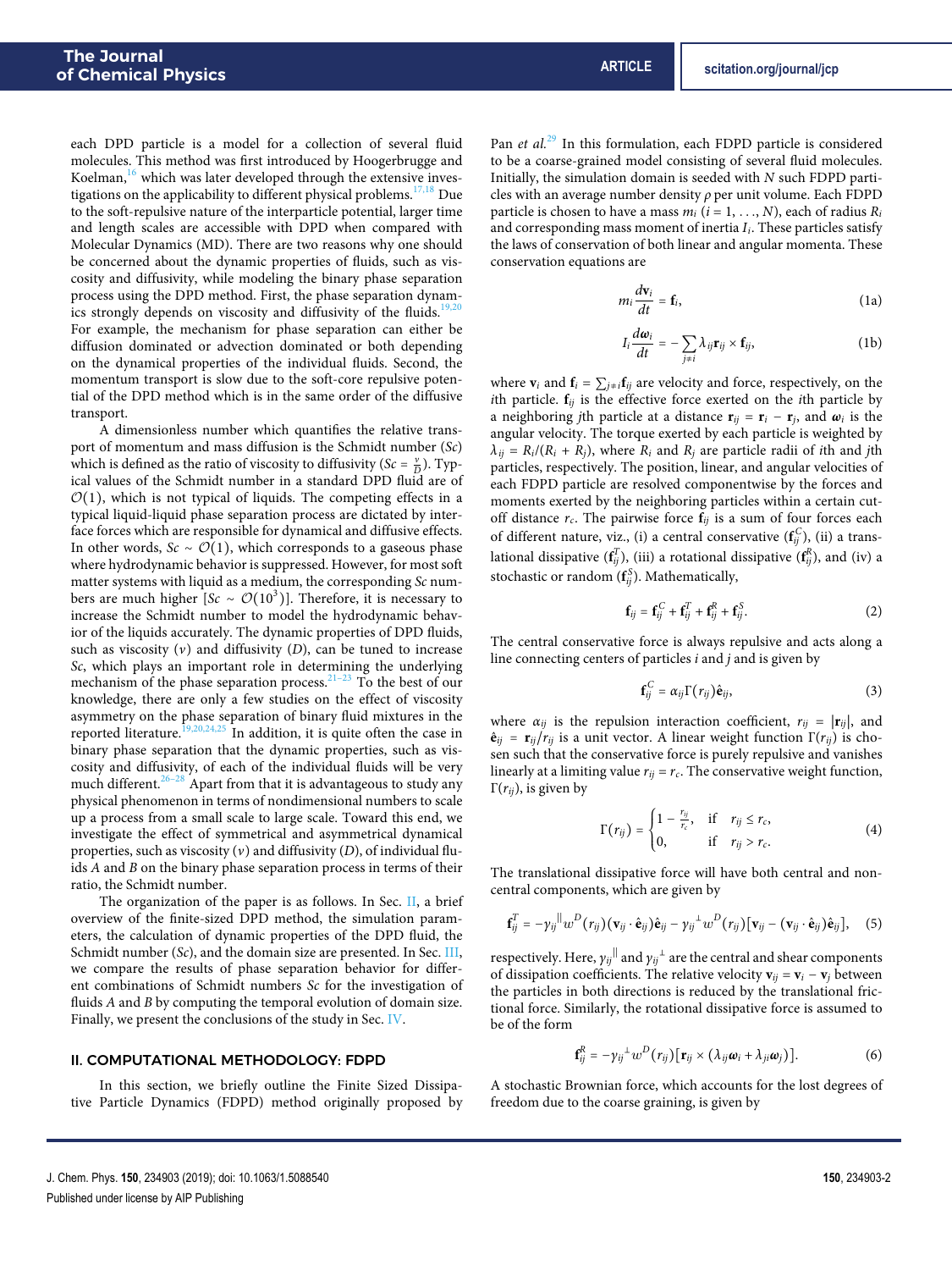$$
\mathbf{f}_{ij}^{S}dt = w^{R}(r_{ij})\big[\sigma_{ij}^{||} \text{tr}\big[d\mathbf{W}_{ij}\big]\frac{1}{\sqrt{D}}\mathbf{1} + \sqrt{2}\sigma_{ij}^{1}d\mathbf{W}_{ij}^{A}\big]\cdot\hat{\mathbf{e}}_{ij}, \qquad (7)
$$

where  $\mathbf{f}_{ij}^S dt$  is the net impulse due to the random force during an infinitesimal time step  $dt$ .  $D = 2$  for two-dimensional simulations, tr[d**W**ij] is the trace of the symmetric independent Wiener increment matrix  $d{\bf W}_{ij}$ , and  $d{\bf W}_{ij}^A$  is its antisymmetric part. To satisfy the fluctuation dissipation theorem, the random and dissipation coefficients are correlated by  $\sigma_{ij}$ <sup>||</sup> =  $\sqrt{2k_B T \gamma_{ij}^{||}}$  and  $\sigma_{ij}^{\perp} = \sqrt{2k_B T \gamma_{ij}^{||}}$ . The choice of these parameters provides an implicit thermostat so that the FDPD simulations are performed at constant temperature. Here,  $w^D(r_{ij})$  and  $w^R(r_{ij})$  are weight functions which physically determine the relative strengths of the dissipative and random forces, respectively, and are related due to fluctuation-dissipation theorem (FDT). We use the generalized weight function for the dissipative force following Fan et al., 30

$$
w^{D}(r_{ij}) = [w^{R}(r_{ij})]^{2}
$$
  
= 
$$
\begin{cases} \left(1 - \frac{r_{ij}}{r_{c}}\right)^{s}, & \text{if } r_{ij} \leq r_{c}, \\ 0, & \text{if } r_{ij} > r_{c}. \end{cases}
$$
(8)

Here, s is the exponent in the weight function and Eq.  $(8)$  ensures that the fluctuation-dissipation theorem (FDT) is satisfied. A generalized form of the dissipative weight function vs  $r/r_c$  for various values of exponent s is shown in Fig. 1. For values  $s < 1$ , the weight function is concave and the dissipative interaction between particles is weighted more heavily in comparison with the standard quadratic weight function ( $s = 2.0$ ). These differences in the form of the weight function affect the effective diffusivity as well as the viscosity, thereby the Schmidt number. The velocity-Verlet algorithm is used to integrate the particle positions with a time step of  $\Delta t = 0.001$ . It must be emphasized that the choice of  $\Delta t$  must be dealt with utmost care as the wrong choice could yield unphysical results. For example, in the present system, if the time step is large ( $\Delta t \sim 0.01$ ), the system shows arresting behavior, which is an artifact. We varied  $\Delta t$  systematically to eliminate the ∆t dependence on the simulating system and arrived at a value of 0.001. The factor dt in the stochastic/random force can be explained by assuming the random force as the Wiener process.



J. Chem. Phys. **150**, 234903 (2019); doi: 10.1063/1.5088540 **150**, 234903-3 Published under license by AIP Publishing

This dt factor is to remove the time step dependence on the physical process.

#### A. Simulation parameters and calculation of dynamic properties

As mentioned before, Sc determines the relative importance of momentum and mass diffusion. In the current context, it plays an important role in phase separation dynamics. Simulation parameters such as the dissipative coefficient (y), cut-off radius ( $r_c$ ), and weightexponent (s) can be tuned to increase the Schmidt number in order to produce the physically consistent hydrodynamic behavior. Different approaches have been proposed by several researchers $22,23$ to accomplish this end. In the present work, we have chosen to vary the dissipative coefficient  $(y)$  and weight exponent  $(s)$  systematically to vary the Schmidt number.

We are interested in characterizing the effect of  $Sc$  on the binary separation process. At the start of the simulation, particles of both A-type and B-type are well-mixed by arranging them randomly in the computational domain. The number densities for both the fluids are set to  $\rho_A = \rho_B = 3/2$ . The repulsion coefficient  $\alpha_{ij}$  is different for the different species interaction. In our simulations, we have chosen  $\alpha_{AA} = \alpha_{BB} = 25$  for A–A and B–B interactions and  $\alpha_{AB} = 50$  for the A–B interaction, which corresponds to a deep quench separation regime.<sup>31</sup> The random and dissipative coefficients in the central and shear directions  $\sigma_{ij}^{||} = \sigma_{ij}^{+}$  and  $\gamma_{ij}^{||} = \gamma_{ij}^{-1}$  are chosen to satisfy the fluctuation-dissipation theorem, which in turn keeps the system temperature  $k_B T$  at a constant value of 1. Different values considered in the present work for the central and shear components of the dissipative coefficients are presented in Table I. The central and shear components of the dissipative components are taken to be equal and are represented by  $\gamma_{ij}$ <sup>||</sup> =  $\gamma_{ij}$ <sup>1</sup> =  $\gamma_{ij}$ .

The dynamical behavior in the phase separation of binary fluid systems is strongly influenced by the viscosity of the pure fluids as well as viscosity difference (or ratio) between A and B fluids. Since the phase separation process is dominated by the discontinuity in viscosity across the fluid domains, it is essential to model the correct viscosity at the fluid-fluid interface. The concept of defining the different repulsion coefficient  $\alpha_{ij}$  for like (A–A or B–B) and unlike  $(A-B)$  particles is well-known in the modeling of immiscible binary fluids using the DPD method. One can use a similar strategy in modeling multiviscosity systems. The dissipative coefficient  $(y)$  for like particles  $(A-A \text{ or } B-B)$  gives the viscosity of pure A and B fluids.

**TABLE I**. Schmidt number variation as a function of exponent of dissipative force weight function *s* and dissipative force coefficient γ.

| S   | γ    | $\mathcal{S}c$ |
|-----|------|----------------|
| 2.0 | 4.5  | 1.0            |
| 2.0 | 22.5 | 2.5            |
| 2.0 | 45.0 | 5.0            |
| 2.0 | 90.0 | 13.0           |
| 0.5 | 4.5  | 3.3            |
| 0.5 | 22.5 | 43.0           |
| 0.5 | 45.0 | 160.0          |
| 0.5 | 90.0 | 635.0          |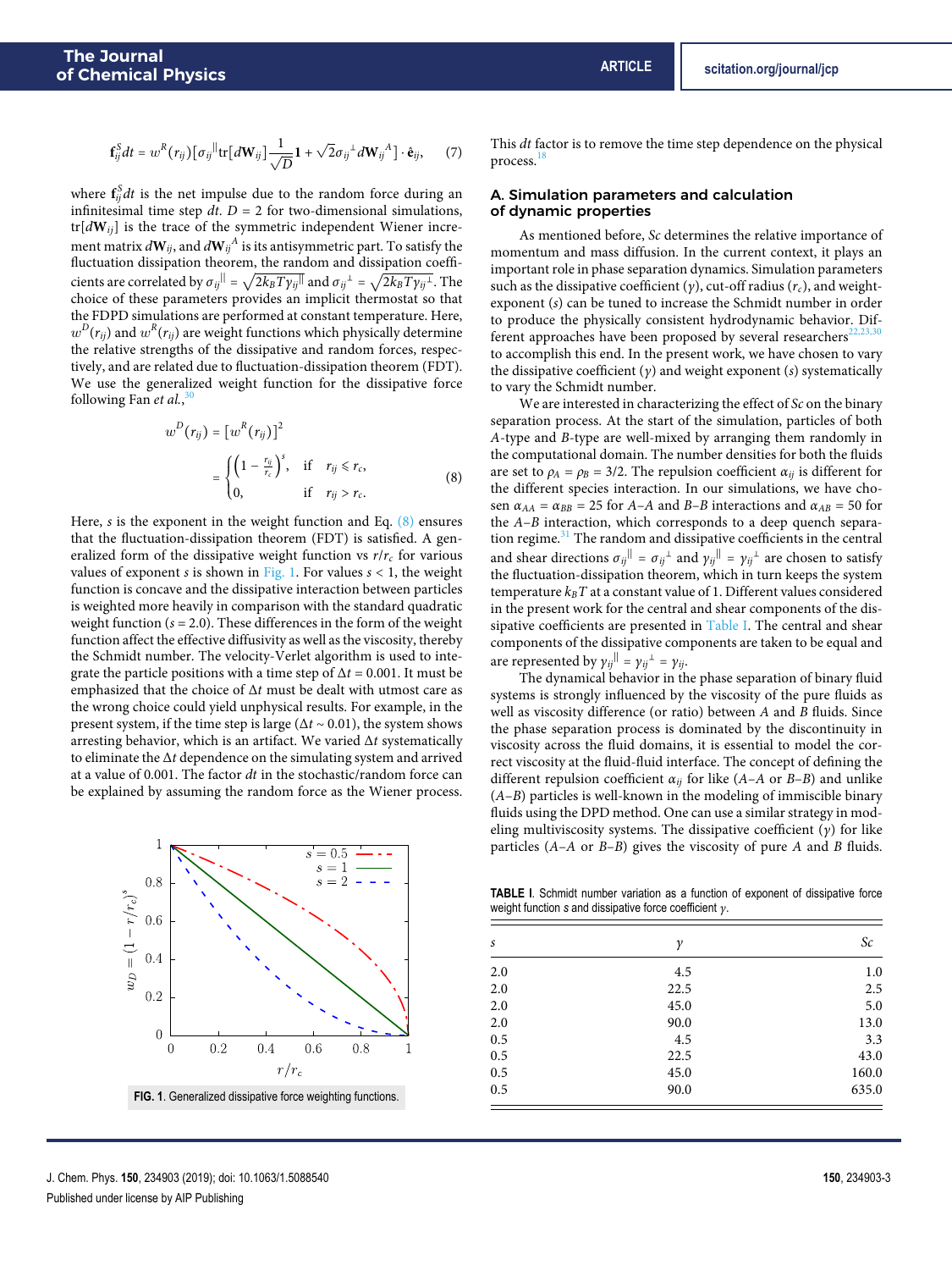But, it is not straightforward to define the dissipative coefficient  $(y)$ for unlike particles  $(A-B)$ . Visser *et al.*<sup>32</sup> proposed a model for multiviscosity systems using the DPD method. We closely follow their work in modeling the viscosity at a fluid-fluid interface, viz., between A and B fluids. In their work, they have taken the dissipative coefficient for A and B interactions  $\gamma_{AB}$  as a harmonic mean of pure fluid dissipative coefficients  $\gamma_{AA}$  and  $\gamma_{BB}$ . Pure fluid viscosities for different values of the dissipative coefficient  $(y)$  were calculated and validated using the planar Poiseuille flow method. $21,33$  A parabolic velocity profile  $u = u_{\text{max}} \left( 1 - \frac{y^2}{h^2} \right)$  $\frac{y}{h^2}$ ) based on the Navier-Stokes equation is fitted to simulation results of the Poiseuille flow. The maximum velocity  $u_{\text{max}}$  can be obtained from the fitting, and the dynamic viscosity of the fluid can be calculated using  $u_{\text{max}} = \frac{\rho g h^2}{2\mu}$ , where g is the steady external force and  $h$  is the distance from the center to the wall of the channel. In our simulations, we have chosen four different values for  $\gamma_{AA}$  and  $\gamma_{BB}$ . They are given by 4.5, 22.5, 45.0, and 90.0 corresponding to successively high viscosities. We confirmed that the fluid is Newtonian by obtaining a parabolic velocity profile<sup>30</sup> for different combinations of the values of weight function exponent (s), dissipative coefficient  $(y)$ , and external force  $(g)$  and our results are in agreement with Kasiteropoulou et  $al.^{34}$  The 2-dimensional diffusion coefficient D of pure fluids is calculated using mean square displacement (MSD) of particles after long time. Mathematically, it can be written as

$$
D = \lim_{t \to \infty} \frac{1}{4N\Delta t} \sum_{i=1}^{N} \langle [r_i(t) - r_i(0)]^2 \rangle.
$$
 (9)

Based on the values of kinematic viscosity  $\nu$  and diffusivity D, the Schmidt number ( $Sc = \frac{v}{D}$ ) is calculated and tabulated in Table I for different values of  $\nu$ .

#### B. Domain size calculation

 $r(t)$ 

Beginning from a well-mixed condition, the two phases begin to separate due to interfacial force. This process results in the formation of domains of one fluid embedded in another. The domain size (of, say, species A) exhibits different power law behavior  $r(t) \propto t^{\beta}$ , where the exponent  $\beta$  varies depending on the coarsening mechanism. In our case, we have calculated the domain size  $r(t)$ using the structure factor<sup>35</sup> S(k, t), which is the spatial Fourier transform of the density map of the phase separating mixture at time t.

**FIG. 2**. Phase separation morphologies of two fluids *A* and *B* at different times with critical area fraction ( $\phi$  = 0.5) at *Sc<sub>A</sub>* = 635 and *Sc<sub>B</sub>* = 635. Color code: fluid A—brown and fluid B—black. Multimedia view: https://doi.org/10.1063/ 1.5088540.1

The calculation of  $r(t)$  is as follows:

$$
S(k = |\mathbf{k}|, t) = \frac{1}{N} \Biggl[ \Biggl( \sum_{i=1}^{N} \cos(\mathbf{k} \cdot r_i) \Biggr)^2 + \Biggl( \sum_{i=1}^{N} \sin(\mathbf{k} \cdot r_i) \Biggr)^2 \Biggr], \quad (10)
$$

$$
\mathbf{k} = \frac{2\pi}{L}(i\mathbf{e}_x + j\mathbf{e}_y), \text{ where } i, j = 0, \pm 1, \pm 2, \pm 3, \dots \quad (11)
$$

Here,  $N$  is the number of particles,  $r_i$  is the position vector of the *i*th particle, **k** is the wave vector, and L is the size of the domain,

$$
r(t) = 2\pi \frac{\sum_{|\mathbf{k}|=0}^{|\mathbf{k}|_{\text{cut}}} S(|\mathbf{k}|, t)}{\sum_{|\mathbf{k}|=0}^{|\mathbf{k}|_{\text{cut}}} |\mathbf{k}| S(|\mathbf{k}|, t)}.
$$
 (12)

The value of  $k_{\text{cut}}$  is chosen such that the largest domain size obtained had a length scale less than  $2\pi/k_{\text{cut}}$ .

#### III. RESULTS AND DISCUSSION

In the present work, we are interested in understanding the effect of the Schmidt number (Sc) on the phase separation process. We study this systematically for critical mixtures ( $\phi = 0.5$ ) and offcritical mixtures ( $\phi$  < 0.5) for different combinations of Schmidt numbers of fluids A and B. Note that in all the simulations performed, the value of s is the same for both the fluids A and B, either 2.0 or 0.5. All the simulations are performed in a two-dimensional

**FIG. 3**. (a) Domain size *r*(*t*) vs simulation time *t*. (b) Domain size  $r(t)$  vs  $t_s ∼ Dt$ , where *D* is the diffusion constant of either of the pure fluids *A* and *B*. Collapse of *r*(*t*) for different *Sc* values indicates that the coarsening mechanism is the same for all the cases which is interface diffusion. Case 1: *Sc<sup>A</sup>* <sup>=</sup> *Sc<sup>B</sup>* <sup>∼</sup> 1, Case 2: *Sc<sup>A</sup>* <sup>=</sup> *Sc<sup>B</sup>* <sup>∼</sup> 2.5, Case 3: *Sc<sup>A</sup>* <sup>=</sup> *Sc<sup>B</sup>* <sup>∼</sup> 13, Case 4: *Sc<sup>A</sup>* <sup>=</sup> *Sc<sup>B</sup>* <sup>∼</sup> 160, and Case 5:  $Sc_A = Sc_B \sim 635$  with critical area fraction ( $\phi$  = 0.5).



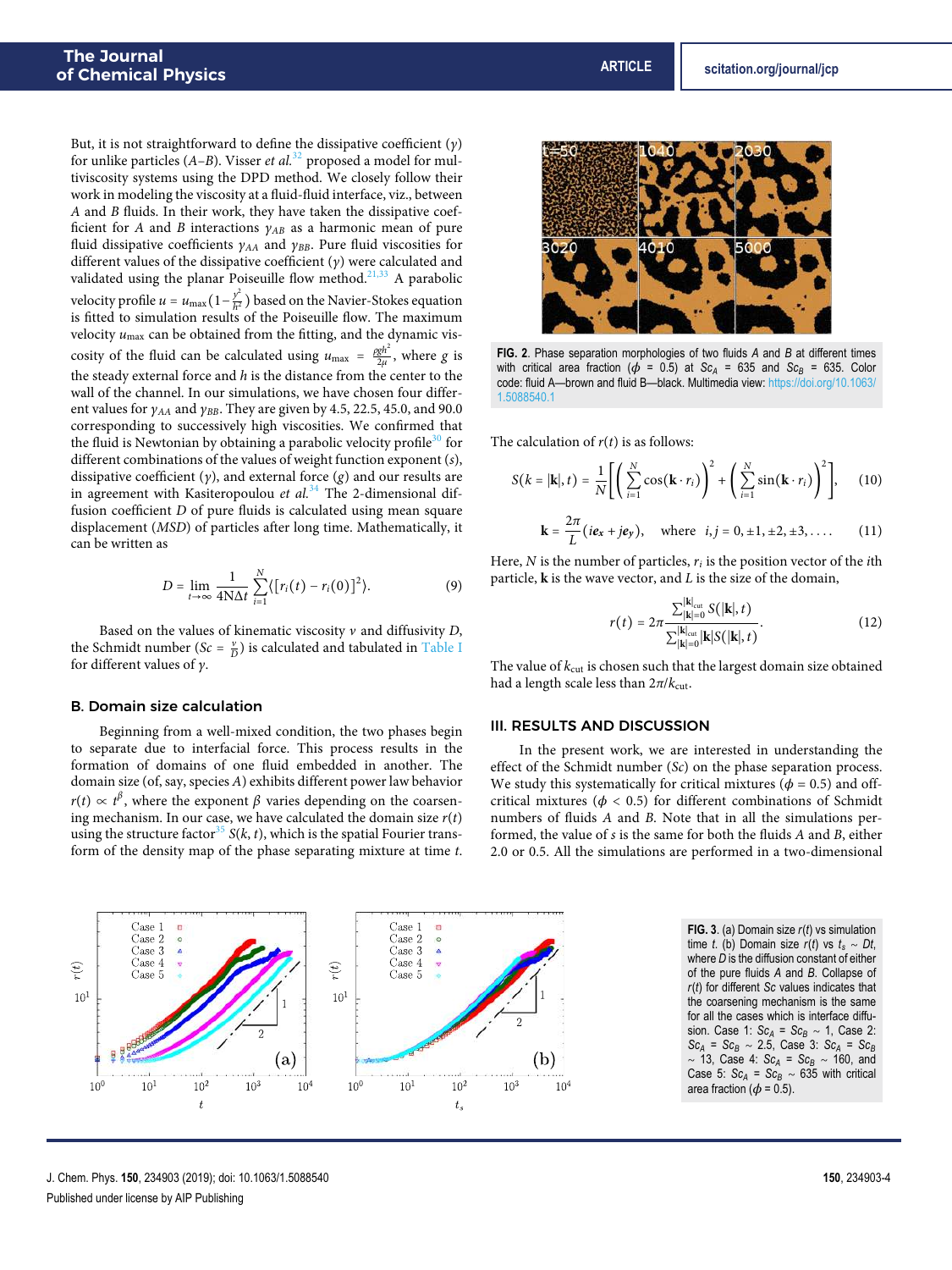(2D) periodic box of dimensions  $L_x \times L_y = 100 \times 100$  with a total of  $3 \times 10^4$  particles (both of fluids A and B) randomly arranged (initially) in the simulation box. The quench protocol for a simulation is as follows. At  $t = 0$ , a homogeneous mixture of fluids A and B fills the simulation domain, and instantaneously, the value of the repulsion coefficient  $\alpha_{AB}$  is set to 50 (corresponds to a deep quench), which drives the system into phase separation. For box sizes greater than  $100 \times 100$ , the simulation results are invariant. We checked the invariance based on the growth exponent  $(\beta)$ . Therefore, a box size of  $100 \times 100$  was used for all the cases in this work. All the results produced in this work are averaged over a minimum of 5 trials. We validated all our results with the DPD formulation against the findings of Novik and Coveney.<sup>10</sup>

#### A. Critical mixtures

In this section, we discuss phase separation dynamics of critical mixtures of fluids of same and different Schmidt numbers.

#### 1. Equal Sc fluids  $(Sc_A = Sc_B)$

The phase separation in these cases proceeds always via spinodal decomposition. The domains of the individual fluids are interconnected, and domain coarsening occurs through interface diffusion. The domain size  $r(t)$  scales as  $t^{1/2}$  as theorized by Miguel et al.<sup>9</sup> in 2D through dimensional arguments. Our simulations can be construed as ending at intermediate times (prior to break up of interconnected structures) since we are interested in the time range when bicontinuous structures are present. Our reported exponents are valid for this regime. In order to ascertain that the corresponding exponent is not an artifact of our choice of box size, we performed simulations with varying system sizes for sufficiently long times. The exponent in all cases for intermediate times yielded  $\beta$  = 1/2. At later times, the interconnected structures could break up and can coarsen either by droplet coalescence or by evaporationcondensation<sup>36</sup> with  $\beta = 1/2$  or  $\beta = 1/3$ , respectively (both in 2D) and 3D), as reported by Lamorgese and Mauri $11,12$  from their investigations of phase separation dynamics of binary mixtures using a diffuse-interface model. Figure 2 shows the time evolution of phase separation morphology for fluids A and B with  $Sc<sub>A</sub> = Sc<sub>B</sub> ~ 635$ .



**FIG. 4**. Phase separation morphologies of two fluids *A* and *B* at different times with critical area fraction ( $\phi$  = 0.5) at *Sc<sub>A</sub>* ~ 635 and *Sc<sub>B</sub>* ~ 3. Color code: fluid A—brown and fluid B—black. Multimedia view: https://doi.org/10.1063/ 1.5088540.2

From the morphological evolution, we conclude that the phase separation proceeds predominantly through the coarsening of interconnected domains irrespective of the magnitudes of the viscosities of individual fluids. However, an increase in viscosity decreases the diffusivity of the individual fluids, thereby delaying the phase separation.

Figure  $3(a)$  shows the domain size  $r(t)$  as a function of simulation time for different Schmidt numbers. These results are in agreement with the expected scaling (dotted-dashed line)  $r(t) \sim t^{1/2}$ . Figure 3(b) is the domain size  $r(t)$  vs  $t_s \sim Dt$ , where D is the diffusion coefficient of either fluid A or B (note that  $D_A = D_B$  in this case). This procedure synchronizes different coarsening time scales. Rescaling the time axis results in the collapse of  $r(t)$  for different Schmidt numbers, suggesting that diffusion is the dominant mechanism causing domain coarsening.

#### 2. Unequal Sc fluids (Sc<sub>A</sub> ≠ Sc<sub>B</sub>)

The asymmetry in viscosity across the fluid interface greatly modifies the phase separation process. First of all, interface diffusion is not the dominant mechanism for domain coarsening. This is



FIG. 5. (a) Domain size  $r(t)$  vs simulation time t. (b) Domain size  $r_{eq}(t)$  vs t.  $r_{eq}$  is the average equivalent radius of all the domains in the simulation box and defined as <sup>r</sup>eq(<sup>t</sup>) ∼ ⟨√ <sup>A</sup>(t)⟩, where *<sup>A</sup>* is the area of a domain and angular brackets represent ensemble average over a simulation box. Case 1: *Sc<sup>A</sup>* <sup>∼</sup> 5 and *Sc<sup>B</sup>* <sup>∼</sup> 1, Case 2: *Sc<sup>A</sup>*  $\sim$  13 and Sc<sub>B</sub>  $\sim$  1, Case 3: Sc<sub>A</sub>  $\sim$  160 and Sc<sub>B</sub>  $\sim$  3, Case 4: Sc<sub>A</sub>  $\sim$  635 and Sc<sub>B</sub>  $\sim$  3, and Case 5: Sc<sub>A</sub>  $\sim$  635 and Sc<sub>B</sub>  $\sim$  43 with critical area fraction ( $\phi$  = 0.5). Cases 1 and 2 are omitted in (b) due to poor statistics.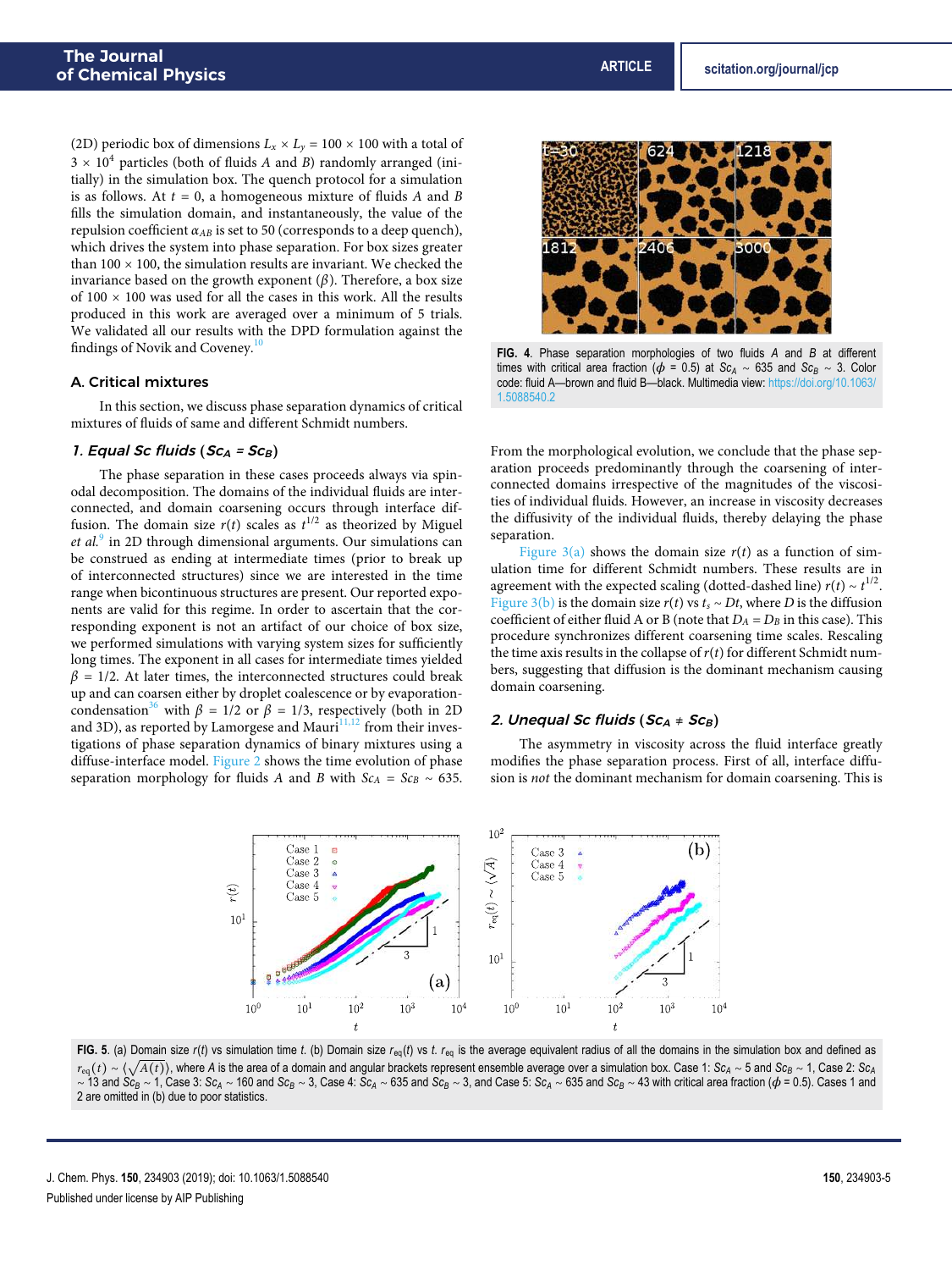

**FIG. 6**. Phase separation morphologies of two fluids *A* and *B* at different times with off-critical area fraction ( $\phi$  = 0.25) at *Sc<sub>A</sub>* ~ 43 and *Sc<sub>B</sub>* ~ 635. Color code: fluid A—brown and fluid B—black. Multimedia view: https://doi.org/10.1063/ 1.5088540.3

evident from the morphological evolution of fluid domains as shown in Fig. 4. Clearly, the system shows interconnected/bicontinuous structures at early times but quickly transforms into a stage where disconnected domains of the low viscosity fluid (fluid B) diffuse around in a continuum of the high viscosity fluid (fluid A). Upon careful inspection, we found that the domain coarsening occurs primarily via Brownian coagulation/droplet coalescence. Figure 5(a) is the plot of domain size  $r(t)$  vs t. In this case,  $r(t) \sim t^{1/3}$ (dotted-dashed line). Dimensional arguments<sup>9</sup> suggest that the droplet coalescence mechanism leads to a  $t^{1/2}$  scaling law in 2D, which is clearly in disagreement with our observation. We would like to mention that the Lifshitz-Slyozov-Wagner (LSW) mechanism (evaporation-condensation or Ostwald ripening) $37-39$  yields a  $t^{1/3}$  in 2D; however, we see no evidence of Ostwald ripening in our system. In deriving the scaling law for droplet coalescence, it was assumed that the droplets are far apart and that two drops encounter each other through diffusive motion. However, in the present case where  $\phi = 0.5$ , the droplets are packed densely and the hydrodynamics developed due to the asymmetry in viscosity across the fluid interfaces greatly modify the coarsening mechanism. We speculate that the coupling between hydrodynamics and diffusion affects the droplet coalescence mechanism, which results in  $t^{1/3}$  scaling for domain size. Our observations are in agreement with Luo et  $al$ .<sup>19</sup> They observed both  $t^{1/2}$  and  $t^{1/3}$  scaling for unequal viscosity fluids at  $\phi$  = 0.5. In addition,  $t^{1/2}$  scaling is observed for higher individual



**FIG. 8**. Domain size *r*(*t*) vs simulation time *t* at interfacial tension between fluids A and B,  $\Gamma_{AB}$  = 14.14  $\pm$  0.16, corresponding to the DPD parameters  $s = 2$ ,  $\phi = 0.25$ ,  $ρ = 6$ ,  $α<sub>AA</sub> = α<sub>BB</sub> = 12.5$  and  $α<sub>AB</sub> = 50$ , and  $γ<sub>AA</sub> = γ<sub>BB</sub> = γ<sub>AB</sub> = 4.5$ . In comparison with case 2 of Fig. 7 where  $Sc_A/Sc_B = 1$  and  $\Gamma_{AB} = 2.44 \pm 0.43$ .

viscosities and  $t^{1/3}$  for lower individual viscosities while maintaining the ratio of viscosities of individual fluids at 4:1. These results suggest that the coupling between hydrodynamics and diffusion affects droplet coalescence behavior and therefore the power in the scaling law.

#### B. Off-critical mixtures

We performed off-critical mixture simulation at  $\phi = 0.25$  with  $Sc<sub>A</sub> ~ 43$  and for different values of  $Sc<sub>B</sub>$ . In all the cases, fluid A forms isolated domains in fluid B and domains coarsen via Brownian coagulation/droplet coalescence. Figure 6 shows the morphological evolution of fluid domains at  $Sc_A \sim 43$  and  $Sc_B \sim 635$ . Figure 7(a) shows the domain size  $r(t)$  as a function of simulation time t and the observed scaling (dotted-dashed line) of  $t^{1/3}$ , which is in disagreement with the proposed scaling of  $t^{1/2}$  for droplet coalescence. Again, we see no evidence for the LSW mechanism under these conditions which follows as  $t^{1/3}$  law.

We present arguments based on our simulations in support of the observed power law. The domain size scaling law derived for droplet coalescence assumes<sup>40</sup> that the droplets are sparsely populated and  $\tau_{\sigma} \ll \tau_D$ . The first time scale  $\tau_{\sigma} \sim \frac{\rho v l}{\sigma}$  is known as the fusion time scale, i.e., time taken for the fusion of droplets to be



**FIG. 7**. (a) Domain size *r*(*t*) vs simulation time *t*. (b) Domain size *r*eq(*t*) vs *t*. *r*eq is the average equivalent radius of all the domains in the simulation box and defined as  $r_{eq}(t) \sim \langle \sqrt{A(t)} \rangle$ , where *A*(*t*) is the area of a domain and angular brackets represent ensemble average over a simulation box. Case 1: *Sc<sup>A</sup>* <sup>∼</sup> <sup>43</sup> and  $Sc_B \sim 3$ , Case 2:  $Sc_A \sim 43$  and  $Sc_B$ <sup>∼</sup> 43, Case 3: *Sc<sup>A</sup>* <sup>∼</sup> 43 and *Sc<sup>B</sup>* <sup>∼</sup> 160, and Case 4:  $Sc_A \sim 43$  and  $Sc_B \sim 635$ ) with off-critical area fraction ( $\phi$  = 0.25).

J. Chem. Phys. **150**, 234903 (2019); doi: 10.1063/1.5088540 **150**, 234903-6 Published under license by AIP Publishing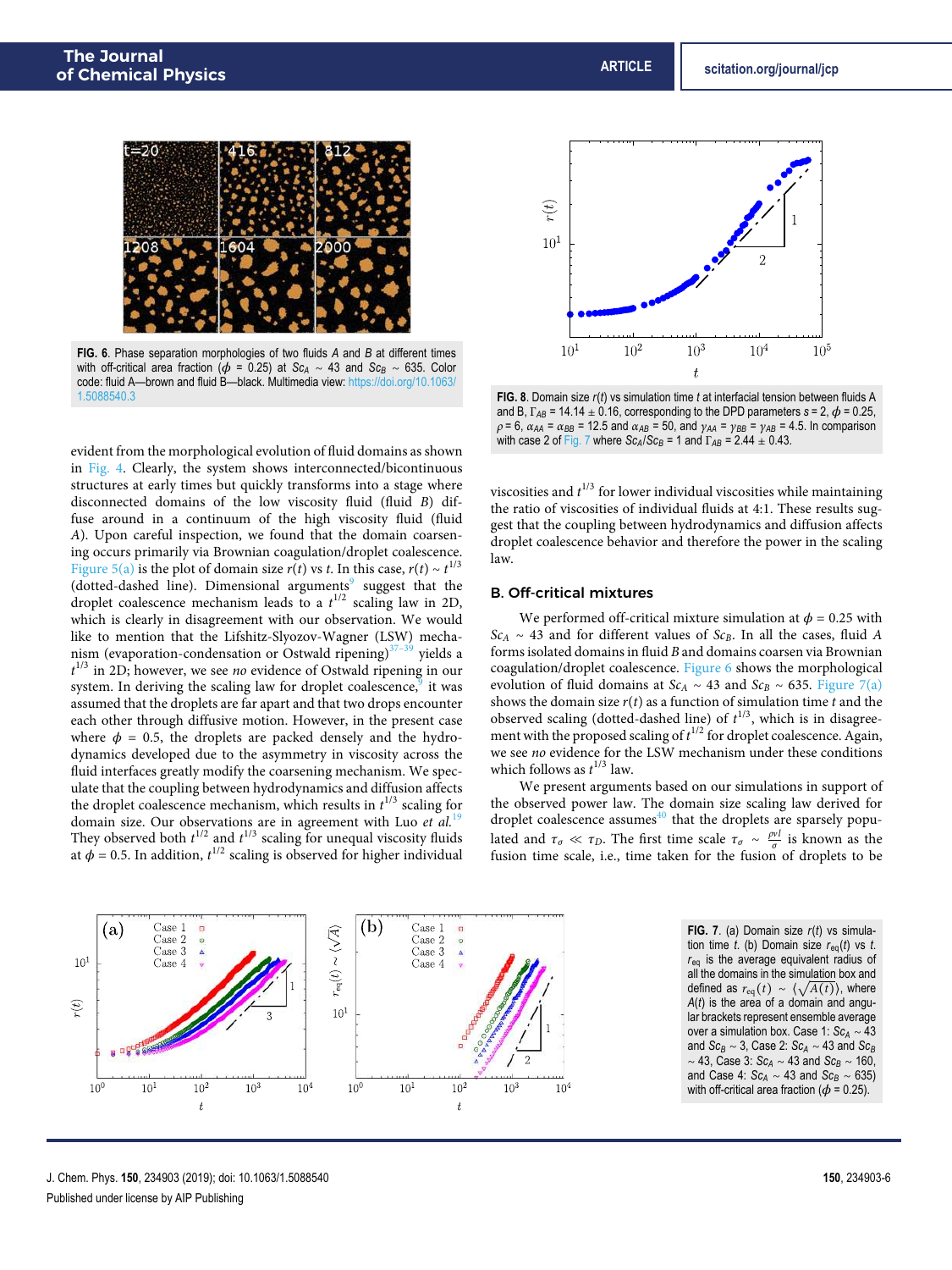**TABLE II**. Summary of measured and predicted growth exponents and the corresponding coarsening mechanism for critical ( $\phi \sim 0.5$ ) and off-critical ( $\phi < 0.5$ ) mixtures at equal and unequal Schmidt number values of individual fluids *A* and *B*.

| Φ             | Sc                       | r(t) | $\beta$ from $\beta$ from<br>$r_{\rm eq}(t)$ | predicted | Coarsening<br>mechanism          |
|---------------|--------------------------|------|----------------------------------------------|-----------|----------------------------------|
| 0.5           | $Sc_A = Sc_B$            | 0.5  | .                                            | 0.5       | Interface diffusion              |
| $0.5^{\circ}$ | $Sc_A \neq Sc_B$         | 0.33 | 0.33                                         | .         | Droplet coalescence <sup>4</sup> |
|               | $< 0.5$ $ScA = ScB$      | 0.33 | 0.5                                          | 0.5       | Droplet coalescence              |
|               | $< 0.5$ $Sc_A \neq Sc_B$ | 0.33 | 0.5                                          | 0.5       | Droplet coalescence              |

<sup>a</sup>Modified by the hydrodynamics caused by the viscosity jump across the fluid interface.

completed, where  $\rho$  is the density of droplet fluid,  $\nu$  is the kinematic viscosity of the continuous fluid, l is size of the drop, and  $\sigma$ is the interfacial tension between the droplet fluid and the continuous fluid. The time scale  $\tau_D \sim \frac{l^2}{D}$  $\frac{p}{D}$  corresponds to diffusion, i.e., time taken for a droplet to encounter another droplet through diffusive motion, where  $D$  is the diffusion coefficient of the droplet in the continuous fluid. We speculate that the assumption  $\tau_{\sigma} \ll \tau_D$  breaks down for the choice of our simulation parameters. In other words, these time scales could be comparable. In order to rationalize these results, we present calculations of domain size using image processing. We calculated the domain size as  $r_{eq}(t) \sim \langle \sqrt{A(t)} \rangle$ , where  $A(t)$ is the area of a domain and angular brackets indicate the ensemble average over the simulation box. This calculation ensures that the fusion is instantaneous. Figure 7(b) is the plot of  $r_{eq}(t)$  vs t. The late time behavior of  $r_{\rm eq}$  is  $t^{1/2}$  (dotted-dashed line), clearly in agreement with the proposed scaling of  $t^{1/2}$  for droplet coalescence. Note that we performed similar analysis for the cases discussed in Sec. III A 2. However,  $r_{eq}$  still yielded  $t^{1/3}$  behavior [see Fig. 5(b)], suggesting a different underlying mechanism for domain coarsening. Furthermore, we substantiated the above arguments by performing simulations at higher interfacial tension between fluids A and B (calculated using the Irving-Kirkwood relation $41$ ), thereby decreasing the fusion time  $\tau_{\sigma}$ . Under these conditions, the domain coarsening proceeds predominantly via droplet coalescence and the corresponding scaling is  $t^{1/2}$  as expected. Figure 8 shows the temporal evolution of domain size  $r(t)$  at an interfacial tension  $\Gamma_{AB} = 14.14 \pm 0.16$ . The predicted scaling agrees with the simulation result which is  $r(t) \propto t^{1/2}.$ 

Table II summarizes the measured and predicted values of growth exponent β for different simulation conditions explored in the present work. For critical mixtures of equal Sc fluids, the phase separation proceeds via spinodal decomposition and the corresponding coarsening mechanism is interface diffusion. Whereas in all other cases, the coarsening mechanism is droplet coalescence.

#### IV. CONCLUSIONS

We studied Schmidt number effects on phase separation of critical and off-critical mixtures of two immiscible fluids in 2D. The Sc of a fluid is modified by varying either s, the exponent of the dissipative force weight function, or γ, coefficient of the dissipative force or both. In the case of critical mixtures with equal Schmidt number fluids, the phase separation is spinodal decomposition and proceeds via

interface diffusion producing a  $t^{1/2}$  power law for the domain size. However, for unequal Schmidt number fluids of critical composition, the phase separation is modified qualitatively. At early times, the phase separation resembles a spinodal decomposition which quickly transforms into a droplet coalescence regime. During this regime, the low viscous fluid forms densely populated droplets in the high viscous fluid and the droplets coalesce in time. This gives rise to a  $t^{1/3}$  for the domain size which disagrees with the proposed scaling law  $t^{1/2}$ . Despite the  $r(t) \sim t^{1/3}$  behavior, we see no evidence of the LSW mechanism. We speculate that the observed scaling behavior  $t^{1/3}$  is due to hydrodynamics affecting the droplet coalescence as suggested by Luo et  $al$ .<sup>19</sup> For the off-critical mixtures, the observed mechanism for domain coarsening is always droplet coalescence. Based of dimensional analysis arguments, the proposed scaling law is  $t^{1/2}$  when  $\tau_{\sigma} \ll \tau_D$ , where  $\tau_{\sigma}$  is the drop fusion time and  $\tau_D$  is drop diffusion time. However, the aforementioned inequality breaks down for the choice of our simulation parameters. We circumvented this by calculating the domain size as  $r_{eq}(t) \sim \langle \sqrt{A(t)} \rangle$  which makes the droplet fusion instantaneous. Now, the quantity  $r_{eq}(t)$  follows the proposed scaling law of  $t^{1/2}$  as expected. Moreover, we demonstrated that decreasing  $\tau_{\sigma}$  (by increasing interfacial tension between fluids A and B) yields the correct scaling law, i.e.,  $t^{1/2}$  for droplet coalescence without the need for calculating  $r_{eq}$  confirming the above rationale.

#### ACKNOWLEDGMENTS

H.G. would like to thank Dr. Vijay Anand for useful discussions. V.S.A. would like to thank Mr. Chandrasekhar Akella for the help with the High Performance Computing Environment Facility at IIT Madras.

#### **REFERENCES**

- <sup>1</sup>M. Haataja and F. Leonard, Phys. Rev. B **69**, 081201 (2004).
- <sup>2</sup>C. Capdevila, M. K. Miller, K. F. Russell, J. Chao, and J. L. Gonzalez-Carrasco, Mater. Sci. Eng.: A **490**, 277 (2008).
- 3 B. J. Cherayil, J. Chem. Phys. **96**, 9173 (1992).
- 4 P. van de Witte, P. Dijkstra, J. van den Berg, and J. Feijen, J. Membr. Sci. **117**, 1 (1996).
- <sup>5</sup>T.-M. Huang, K. McCreary, S. Garg, and T. Kyu, J. Chem. Phys. **134**, 124508 (2011).
- <sup>6</sup>R. S. Zola, L. R. Evangelista, Y. C. Yang, and D. K. Yang, Phys. Rev. Lett. **110**, 057801 (2013).
- <sup>7</sup>M. Bazec and S. Zumer, Phys. Rev. E **73**, 021703 (2006).
- <sup>8</sup>T. Araki and H. Tanaka, Phys. Rev. Lett. **93**, 015702 (2004).
- <sup>9</sup>M. S. Miguel, M. Grant, and J. D. Gunton, Phys. Rev. A **31**, 1001 (1985).
- <sup>10</sup>K. E. Novik and P. V. Coveney, Phys. Rev. E **61**, 435 (2000).
- <sup>11</sup>A. G. Lamorgese and R. Mauri, Phys. Fluids **17**, 034107 (2005).
- <sup>12</sup>A. G. Lamorgese and R. Mauri, Int. J. Multiphase Flow **34**, 987 (2008).
- <sup>13</sup>R. Shimizu and H. Tanaka, Nat. Commun. **6**, 7407 (2015).
- <sup>14</sup>Y. C. Chou and W. I. Goldburg, Phys. Rev. A **20**, 2105 (1979).
- <sup>15</sup>N.-C. Wong and C. M. Knobler, Phys. Rev. A **24**, 3205 (1981).
- <sup>16</sup>P. J. Hoogerbrugge and J. M. V. A. Koelman, Europhys. Lett. **19**, 155 (1992).
- <sup>17</sup>P. Espanol and P. Warren, Europhys. Lett. **30**, 191 (1995).
- <sup>18</sup>R. D. Groot and P. B. Warren, J. Chem. Phys. **107**, 4423 (1997).
- <sup>19</sup>K. Luo, W. Gronski, and C. Friedrich, Macromol. Theory Simul. **13**, 365 (2004).
- <sup>20</sup>A. J. Wagner and J. M. Yeomans, Phys. Rev. Lett. **80**, 1429 (1998).
- <sup>21</sup>X. Fan, N. Phan-Thien, N. T. Yong, X. Wu, and D. Xu, Phys. Fluids **15**, 11 (2003).